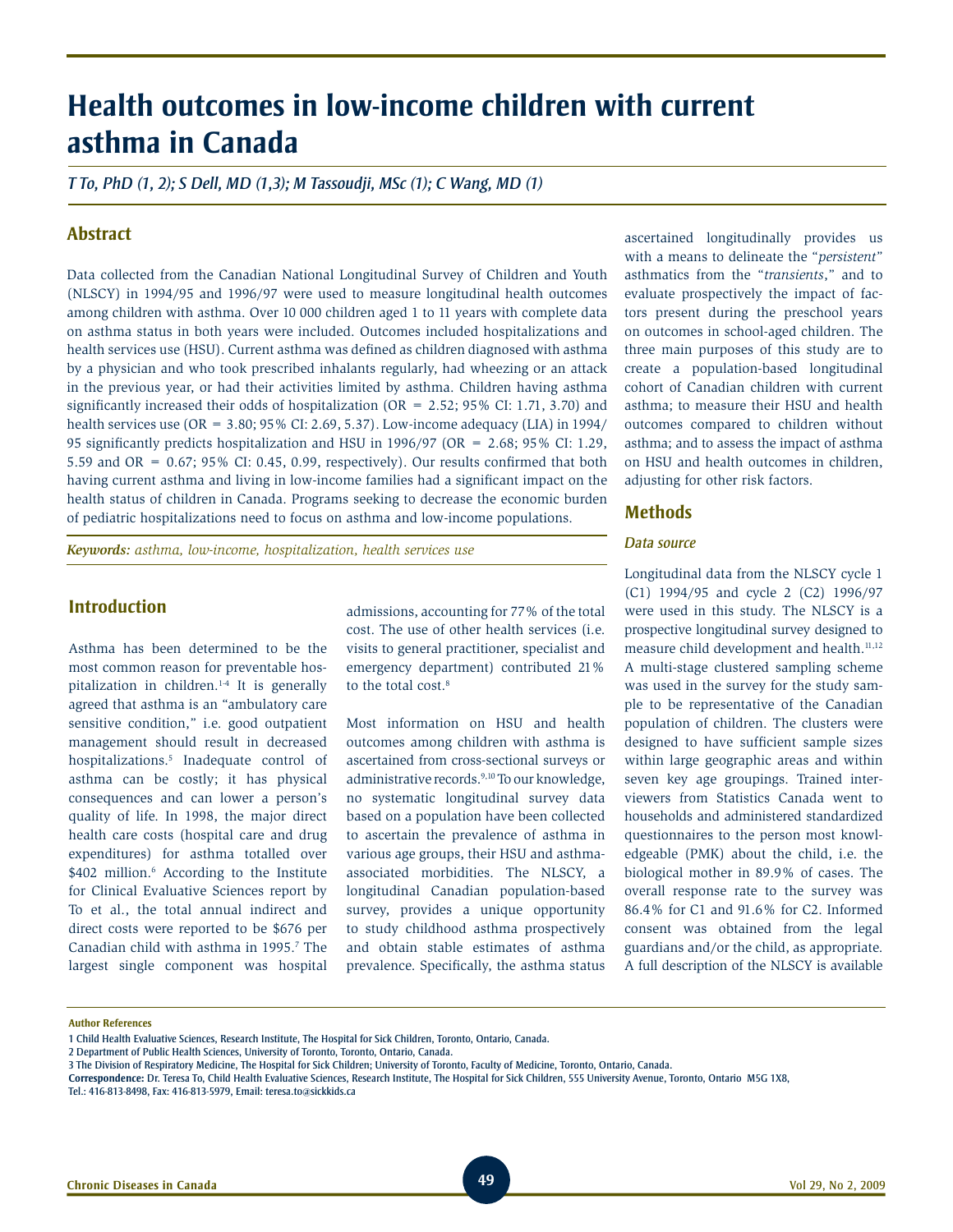at http://www.statcan.ca/bsolc/english/  $b$ solc?catno=89F0078XIE<sup>11</sup>

The NLSCY was comprised of all children sampled for C1 in responding households. Although some children who were participants in C1 did not participate in C2 for a variety of reasons (e.g. random deliberate attrition to decrease sample size, loss to follow-up, or the biological parent not completing the survey), efforts were made to keep the number of these children to a minimum so that the longitudinal research by age cohort at the national level was still permitted.12 Included in the analyses for the current study were a total of 10 148 children (i.e. a weighted sample of 3 128 645), aged 1 to 11 years at baseline (C1), whose biological parent had responded to the survey and who had complete data on asthma status in both cycles.

#### *Definition of current asthma*

Current asthma was ascertained if the PMK reported an asthma diagnosis in his or her child by a health professional and at least one of the following: 1) the child took prescribed inhalants on a regular basis; 2) the child had wheezing or whistling in the chest or had an attack of asthma in the previous 12 months; or 3) the child's asthma prevented or limited participation in school or other normal activities.<sup>13</sup> The asthma status in cycles 1 and 2 was further categorized into four groups: 1) "*no asthma*" (i.e. no current asthma in either cycle); 2) "*new asthma*" (i.e. current asthma in C2 only); 3) "*transient asthma*" (i.e. current asthma in C1 only); and 4) "*persistent asthma*" (i.e. current asthma in both cycles). The only children included in our longitudinal analysis were those categorized as having "*persistent asthma*" (PA) or "*no asthma*" (NA) (based on a total of 9 462 children or a weighted sample of 2 908 136). In the longitudinal multivariable analysis, the health outcomes of each child over time were examined using the General Estimating Equation (GEE)  $Model<sup>14-17</sup>$ incorporating current asthma status in both cycles while considering the correlation within individuals.

#### *Outcome measures*

Health outcomes included parental reports of child hospitalization and their HSU at both C1 and C2. Hospitalization was defined as an overnight stay in the hospital in the past 12 months. HSU was defined as help/ advice the parents sought from a physician about a child's health, and was determined by the PMK's response to the question: "*In the past year, how many times have you seen or talked about your child's health with a physician?*" Both hospitalization and HSU were coded as dichotomous variables (i.e. yes/no) to minimize the impact of recall bias.

## *Risk factors*

Other independent variables examined for potential confounding included sex, age, maternal and child health status, child chronic conditions, child history of wheeze, parental smoking, maternal history of asthma, maternal symptoms of depression (not previously examined in relation to hospitalization and HSU in asthmatics), markers of socio-economic status (SES) and maternal immigration status.

Child health status was based on the mother's rating of the child's health (i.e. excellent/very good or good/fair/poor). The child's health conditions were recorded if the PMK reported a diagnosis of allergies or bronchitis by a physician. Wheezing or whistling in the chest at any time in the last 12 months characterized the child as having wheeze.

Maternal health status was based on her self-rating of health (i.e. excellent/very good or good/fair/poor). Parental smoking was based on whether cigarettes were smoked daily, occasionally or not at all.

Income adequacy was classified into low-, middle- and high-income groups based on total household income and the number of household members.11,18 A child's mother was considered an immigrant if she ever reported having immigrated to Canada. The child's age was measured by year and kept as a continuous variable.

#### *Statistical analysis*

GEE14-17 for categorical longitudinal data was used to incorporate "time-dependent" covariates in modelling predictors of HSU or hospitalization. GEE was used to account for the longitudinal effects of the predictors on HSU or hospitalization in C1 and/or C2. Data on predictors collected in both cycles were used to measure the overall adjusted probability of HSU or hospitalization. The carry-over effects (i.e. the effect of a risk factor in C1 on HSU or hospitalization in C2) were also considered.

The data publication guides by Statistics Canada were followed.11,12 Longitudinal sample weights derived by Statistics Canada<sup>11,12</sup> were applied in analyzing study population characteristics so that the derived estimates could be considered representative of the total population of children aged 1 to 11 years at baseline. Coefficients of variation derived by Statistics Canada<sup>11</sup> were used to determine the quality of the estimates. Accordingly, estimates that did not meet the Statistics Canada criteria were flagged.

For multiple variable analyses, standardized sample weights were used to preserve the original sample size, thereby avoiding an overestimation of significance while maintaining the same distributions as those obtained when using population weights.19 Only statistically significant variables (*p* < 0.05) or known confounders such as sex, age, LIA and maternal immigration status were included in the final models.<sup>20</sup> The correlations between the covariates were examined. The SAS statistical package (i.e. SAS version 8.0, Cary, North Carolina, USA) was used for all analyses.<sup>21</sup>

# **Results**

## *Demographics/characteristics*

Table 1 shows the overall prevalence of asthma, hospitalization and HSU by the four categories of asthma status. The overall prevalence of reported asthma was 8.4% in C1 and 9.4% in C2. Using our previously defined asthma classification scheme, 4.0% had new asthma, 3.0% had transient asthma and 5.3% had PA. Overall, 87.6% of children had NA in both cycles. The prevalence of hospitalization was the highest in children with PA in both cycles (i.e.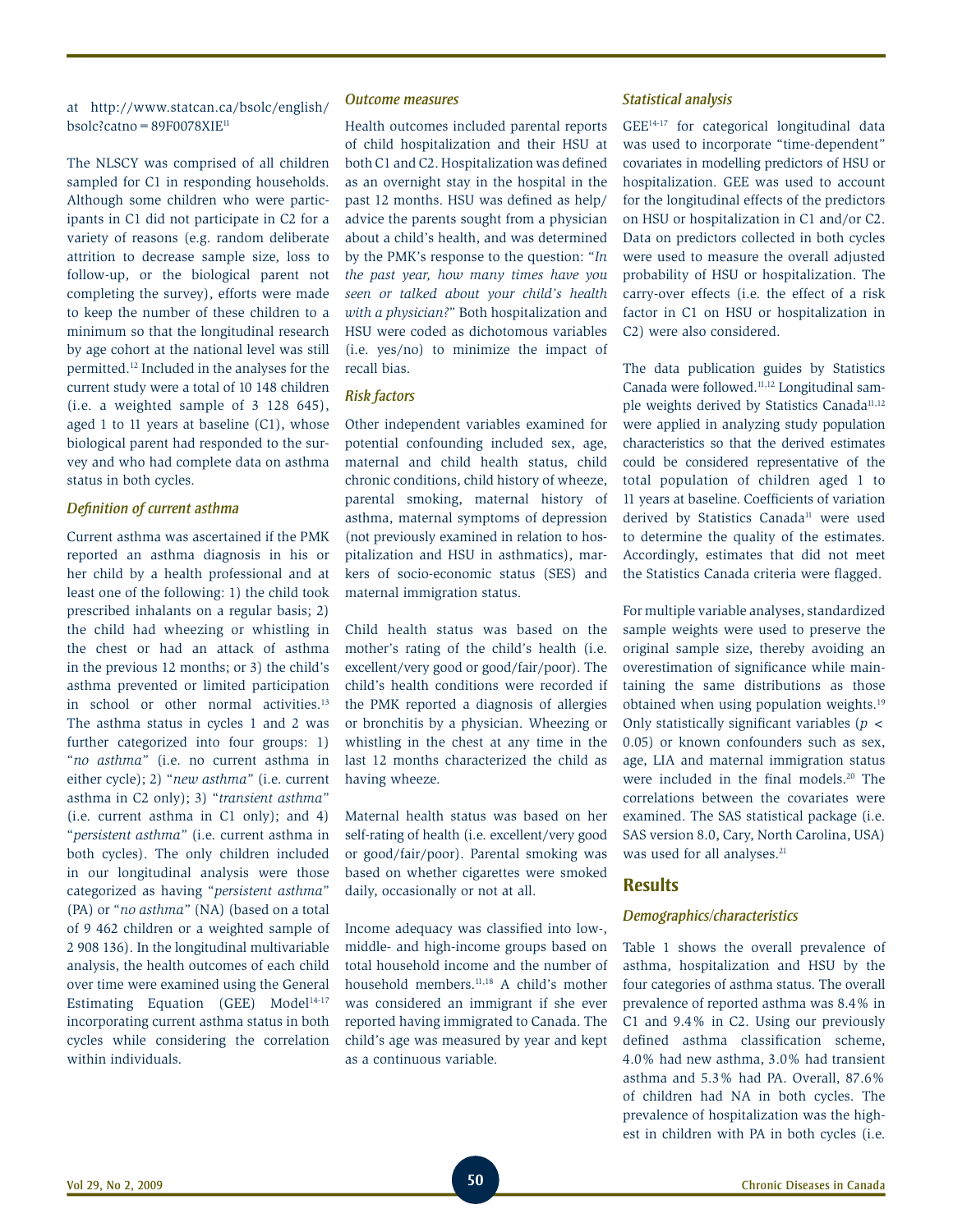16.8% and 8.3%) and lowest in children with NA. Compared to the NA children, the hospitalization rate was four times higher in children with PA (i.e. 16.8% vs. 3.8%;  $p \leq 0.0001$ ; their HSU was also higher (i.e.  $95.3\%$  vs.  $80.3\%$ ;  $p < 0.0001$ ).

Table 2 shows a comparison of baseline characteristics between the NA children and those with PA. Overall, in children with PA, there was a higher percentage of boys aged 1 to 11 years compared to girls (i.e. 62.6% vs. 37.4%; *p* < 0.001). Children aged 9 to 11 years had the highest prevalence of PA compared with children aged 1 to 4 years and 5 to 8 years (i.e. 6.8% vs. 4.2%; *p* < 0.001 and 6.8% vs. 6.6%; *p* < 0.001). At baseline, the NA children reported better health status than those with PA (i.e. 91.8% vs. 61.0%; *p* < 0.001). More children with PA were hospitalized (i.e. 16.8% vs. 3.8%; *p* < 0.001) and used health services (i.e. 95.3% vs. 80.3%; *p* < 0.001) when compared with the NA children. Furthermore, children with PA had a higher percentage of allergy (i.e. 45.0% vs. 11.8%; *p* < 0.001) and a lower percentage of mothers who were immigrants (i.e. 13.9% vs. 18.8%; *p* < 0.001).

#### *Estimates of HSU and hospitalization*

Our regression model in Table 3 showed that being younger with current asthma  $(OR =$ 2.52, 95% CI: 1.71, 3.70) or not having excellent or very good current health status (OR = 3.10, 95% CI: 2.38, 4.03) increased the risk of hospitalization; however, a child whose mother is an immigrant ( $OR = 0.65$ , 95% CI: 0.43, 0.98) decreased the child's risk of hospitalization. However, a child's being younger, having asthma (OR = 3.80, 95% CI: 2.69, 5.37), having allergy  $(OR = 1.61,$ 95% CI: 1.33, 1.94) and not having a very good or excellent current health status (OR = 1.56, 95% CI: 1.27, 1.92) increased the risk of HSU.

The carry-over effects of the covariates were examined. Among all covariates studied, LIA showed a statistically significant carryover effect on hospitalization and HSU  $(OR = 2.68, 95\% CI: 1.29, 5.59, and OR =$ 0.67, 95% CI: 0.45, 0.99). This indicates that LIA, as measured at baseline, had lasting effects on the hospitalization and HSU in C2. Cross-sectional logistic regression analyses using the same risk factors

at baseline were also explored and similar results were obtained (results not shown).

# **Discussion**

Results from this longitudinal populationbased study quantify the magnitude of hospitalizations and HSU in children with current asthma. Our findings support the hypothesis that childhood asthma has a significant impact on the risks of all-cause hospitalization and HSU. Few previous studies have examined this relationship in children. Chen et al. reported that among Canadians aged over 12 years, asthma was a significant risk factor for overall hospitalization, and that the odds ratio for asthma differ by socio-demographic variables, such as age and household income.<sup>22</sup> These findings were based on cross-sectional survey data and did not take into account the potential changes in asthma status over time. In the current study, asthma status was assessed longitudinally, both at baseline and follow-up. A major strength of this study was the ability to examine the temporal relationships between risk factors and health outcomes, and assess children who are persistently asthmatic or non-asthmatic over time. Children with persistent asthma had almost triple the risk of hospitalization and quadruple the risk of HSU compared to those with no asthma. The longitudinal nature of this study makes the results more powerful, as the analysis incorporated the risk factors and outcomes over time while taking into account the correlation within individuals between baseline and follow-up.

Our study showed that children from low-income families were at higher risk for hospitalization over time regardless of asthma status, yet they had lower HSU. Interestingly, other Canadian studies have shown similar findings, especially in hospitalization. A study conducted in Manitoba showed that children aged 0 to 19 years in the lowest income quintile were three times more likely to be hospitalized than those living in the highest income quintile in 1999.<sup>23</sup> The Canadian Institute of Child Health also reported a similar trend in hospitalization by household income among children. $24$  A recent study in children born in a major Canadian urban centre found that the relationship between socio-economic disadvantage and hospitalization for ambulatory caresensitive conditions (with asthma being the most frequent diagnosis) and all-cause hospitalization was large, consistent across many conditions, remained stable over time and persisted up to 9 years of age. $25$ Since Canada has a universal health care system, access barrier to health care due to affordability cannot account for these differences. Factors leading to higher risk of acute care use among children in the lowest socio-economic stratum may include higher disease prevalence, increased disease severity, multiple comorbidities, poor health habits, crowded living conditions, inconsistent patterns of preventative care, nutritional problems and poor physical fitness.<sup>25,26</sup> Moreover, socio-economic differences in the use of inhaled corticosteroids have been reported in children with asthma.<sup>27-30</sup> Although detailed information on asthma medication use is not available in the current study, it could have contributed significantly to the differences in asthma and asthmarelated hospitalizations, which account for a significant proportion of the overall morbidity in the asthma population. $31$  Finally, health system factors such as distribution of specialist care may also contribute to the differences in health outcomes. It has been reported that in Canada, general practitioner care is distributed fairly equally by income according to needs; however, people with higher incomes are significantly more likely to seek specialist care than those with lower incomes, making total doctor utilization somewhat higher in the rich.<sup>32</sup>

Our finding on the distribution of asthma by socio-economic status (SES) is also interesting. We found that children with persistent asthma were less likely to come from low-income families. This means that the effect of asthma as a risk factor for health care utilization could be confounded by the effect of low income; however, this potential bias was minimized by adjustments in multivariable analysis. Previous evidence for the distribution of asthma by SES is mixed, and findings varied depending on the definition of asthma and the study design. Cross-sectional survey studies in the US found that SES was associated with increased asthma prevalence in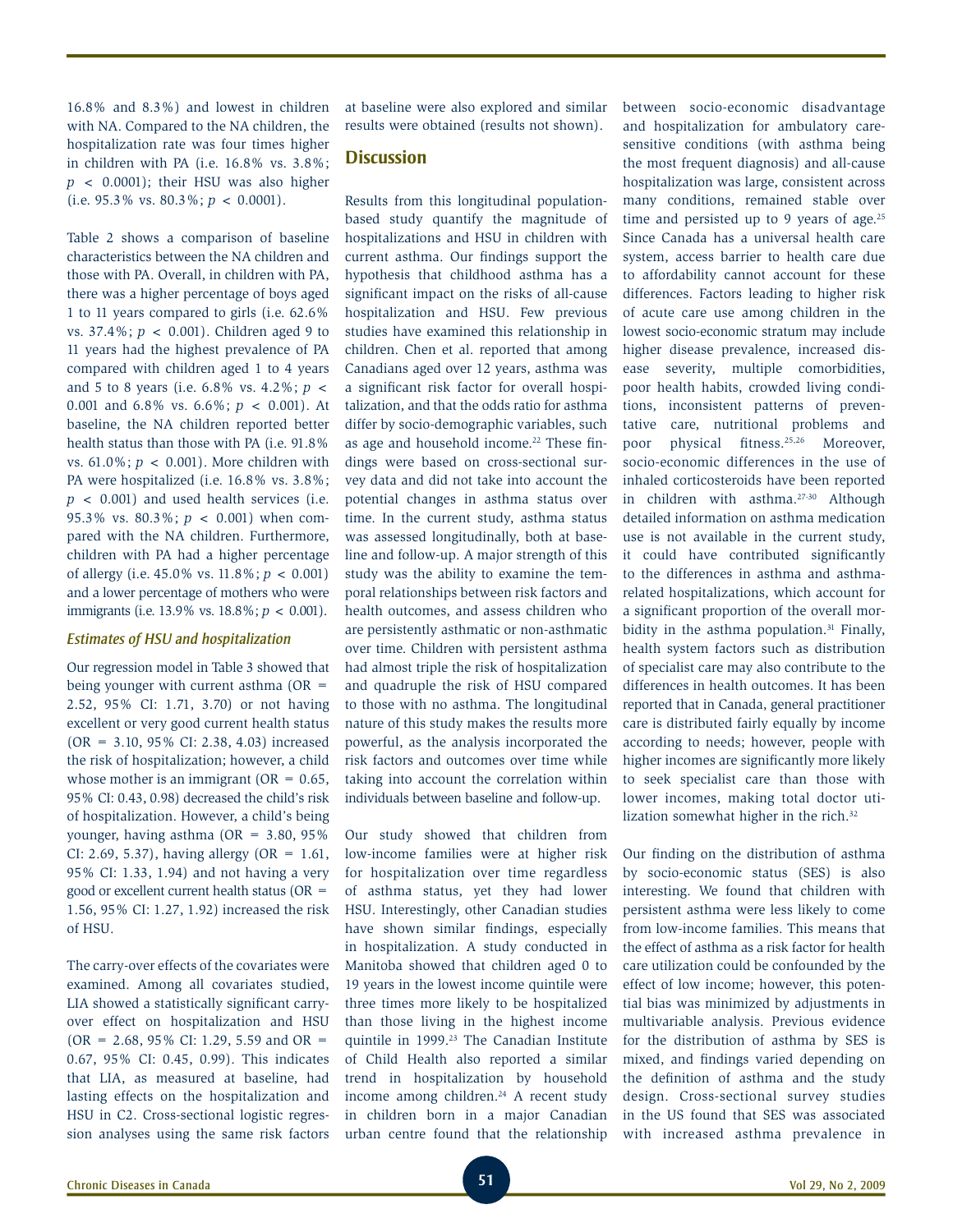**Table 1 Prevalence of hospitalization and health service use by asthma status**

|                   |                |               |                              | <b>Hospitalization</b>      |                              | <b>Health service use</b>    |
|-------------------|----------------|---------------|------------------------------|-----------------------------|------------------------------|------------------------------|
|                   |                |               | (Cycle 1)<br>$(n = 147 800)$ | (Cycle 2)<br>$(n = 116000)$ | (Cycle 1)<br>$(n = 2562300)$ | (Cycle 2)<br>$(n = 2341300)$ |
| Asthma status     | $\mathbf{n}^*$ | $\frac{0}{0}$ | $\%$                         | $\%$                        | $\frac{0}{0}$                | $\%$                         |
| Persistent asthma | 166 600        | 5.33          | 16.77                        | 8.29                        | 95.27                        | 91.45                        |
| New asthma        | 126 000        | 4.03          | 6.07                         | 5.84                        | 89.84                        | 92.94                        |
| Transient asthma  | 94 600         | 3.02          | 9.41                         | 4.75                        | 93.78                        | 76.72                        |
| No asthma         | 2 741 500      | 87.62         | 3.77                         | 3.29                        | 80.32                        | 73.03                        |

 $*$  The number of children is weighted and values are rounded to the nearest 100; the unweighted n = 10 148.

| Characteristics of study population by asthma status |                   |                          |                   |  |  |  |  |
|------------------------------------------------------|-------------------|--------------------------|-------------------|--|--|--|--|
|                                                      | <b>Total</b>      | <b>Persistent asthma</b> | No asthma         |  |  |  |  |
|                                                      | $(n = 2908100)^*$ | $(n = 166 600)$          | $(n = 2 741 500)$ |  |  |  |  |
| <b>Baseline (cycle 1) characteristic</b>             | $\%$              | $\%$                     | $\%$              |  |  |  |  |
| <b>Sex</b>                                           |                   |                          |                   |  |  |  |  |
| male                                                 | 50.54             | 62.58                    | 49.81             |  |  |  |  |
| female                                               | 49.46             | 37.42                    | 50.19             |  |  |  |  |
| Age in years (row %)                                 |                   |                          |                   |  |  |  |  |
| 1 to 4                                               | 37.87             | 27.62(4.18)              | 38.50 (95.82)     |  |  |  |  |
| 5 to 8                                               | 35.14             | 40.46(6.60)              | 34.81 (93.40)     |  |  |  |  |
| 9 to 11                                              | 26.99             | 31.92 (6.78)             | 26.69 (93.22)     |  |  |  |  |
| Child with wheeze                                    | 13.69             | 85.22                    | 9.34              |  |  |  |  |
| Child with allergy                                   | 13.69             | 44.98                    | 11.79             |  |  |  |  |
| Child current health status                          |                   |                          |                   |  |  |  |  |
| excellent or very good                               | 90.06             | 61.01                    | 91.82             |  |  |  |  |
| good, fair, or bad                                   | 9.94              | 38.99                    | 8.18              |  |  |  |  |
| Low income adequacy                                  | 9.77              | $6.94 +$                 | 9.94              |  |  |  |  |
| Immigrant mother                                     | 18.56             | $13.92 +$                | 18.84             |  |  |  |  |
| Biological mother with asthma                        | 4.78              | 15.45                    | 4.14              |  |  |  |  |
| Health service use                                   | 81.18             | 95.27                    | 80.32             |  |  |  |  |
| Hospitalization                                      | 4.51              | $16.77 +$                | 3.77              |  |  |  |  |

**Table 2** 

The number of children is weighted and values are rounded to the nearest 100; the unweighted n = 9 462. Percentages are adjusted for missing data and may not total to 100 due to rounding.

† The coefficient of variation is between 16.6% and 33.3%, which is considered marginal by Statistics Canada.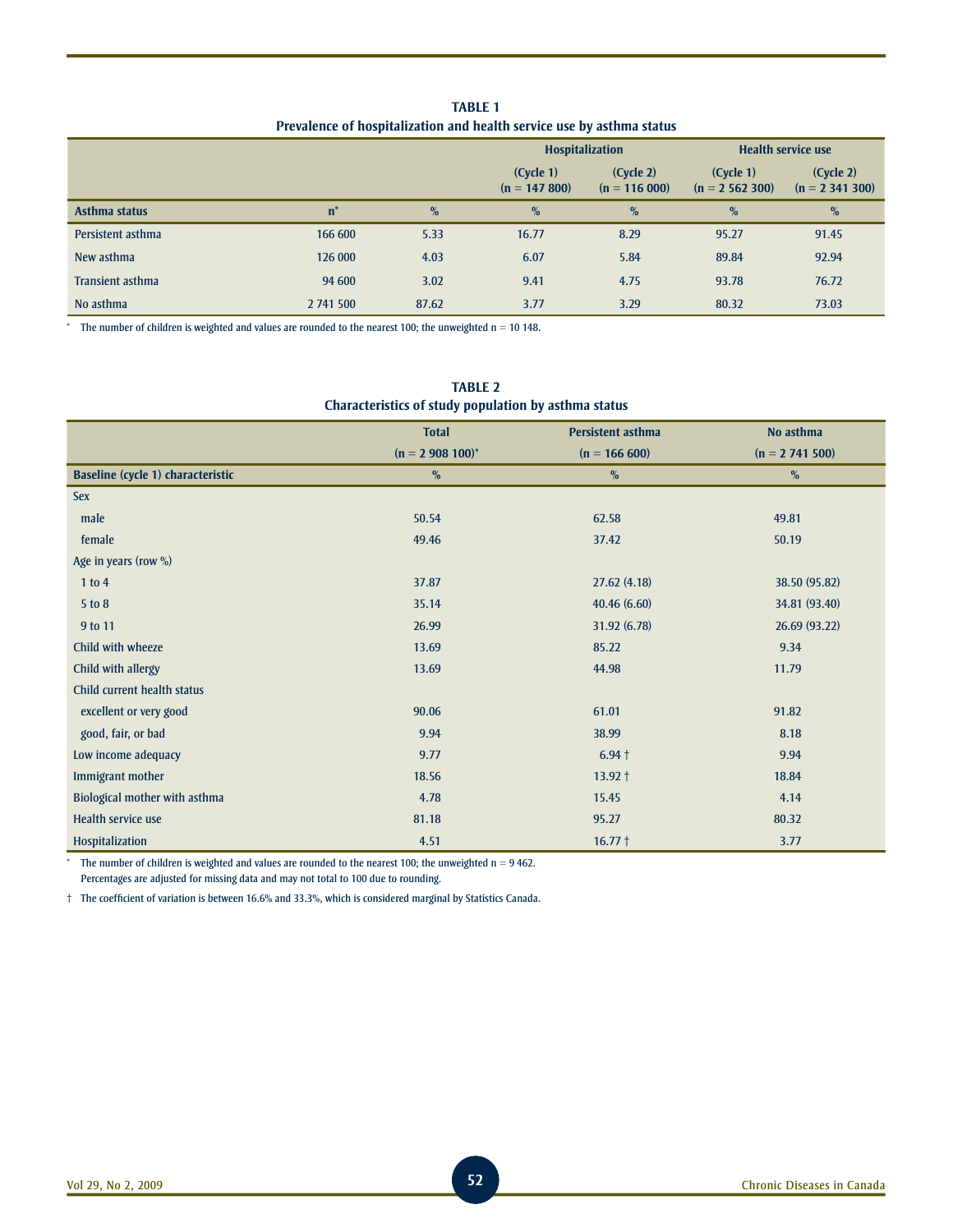| <u>Aujusteu vuus tattus tui huspitalizativii allu healtii selvite use vaseu vii luhgituumai lugistit tegi essivil</u> |                        |        |      |                      |                           |        |      |                      |  |
|-----------------------------------------------------------------------------------------------------------------------|------------------------|--------|------|----------------------|---------------------------|--------|------|----------------------|--|
|                                                                                                                       | <b>Hospitalisation</b> |        |      |                      | <b>Health service use</b> |        |      |                      |  |
| <b>Risk factors</b>                                                                                                   | <b>OR</b>              | 95% CI |      | $p$ -value $\dagger$ | <b>OR</b>                 | 95% CI |      | $p$ -value $\dagger$ |  |
| Male sex                                                                                                              | 1.25                   | 0.99   | 1.57 | <b>NS</b>            | 0.96                      | 0.85   | 1.08 | <b>NS</b>            |  |
| Age (per 1 year increase)                                                                                             | 0.91                   | 0.88   | 0.94 | < 0.001              | 0.84                      | 0.82   | 0.85 | < 0.001              |  |
| Child current asthma                                                                                                  | 2.52                   | 1.71   | 3.70 | < 0.001              | 3.80                      | 2.69   | 5.37 | < 0.001              |  |
| Child allergy                                                                                                         | 1.30                   | 0.96   | 1.78 | <b>NS</b>            | 1.61                      | 1.33   | 1.94 | < 0.001              |  |
| Child current health status (good, fair, or bad)                                                                      | 3.10                   | 2.38   | 4.03 | < 0.001              | 1.56                      | 1.27   | 1.92 | < 0.001              |  |
| Low income adequacy                                                                                                   | 1.54                   | 0.91   | 2.61 | <b>NS</b>            | 0.58                      | 0.44   | 0.76 | < 0.001              |  |
| Low income adequacy carry-over effect                                                                                 | 2.68                   | 1.29   | 5.59 | 0.008                | 0.67                      | 0.45   | 0.99 | 0.046                |  |
| Immigrant mother                                                                                                      | 0.65                   | 0.43   | 0.98 | 0.039                | 1.06                      | 0.88   | 1.28 | <b>NS</b>            |  |
| Cycle $2†$                                                                                                            | 1.01                   | 0.79   | 1.29 | <b>NS</b>            | 0.87                      | 0.78   | 0.98 | 0.019                |  |

**Table 3 Adjusted odds ratios for hospitalization and health service use based on longitudinal logistic regression\***

CI: confidence interval; OR: odds ratio; NS: not significant (at *p* < 0.05).

Based on unweighted  $n = 9$  462.

† Based on longitudinal logistic regression using normalized weights.

‡ Controlled for time in both cycles.

children.33,34 In Ontario, a longitudinal population-based study using health administrative data showed that neighbourhood income had no impact on the distribution of asthma persistence in school-age children after adjusting for other risk factors.35

The influence of immigration status is also important to examine given that Canada has a high immigration rate and the immigrant population may be viewed as vulnerable. Our results showed that children with persistent asthma were less likely to be born to immigrant mothers. This agrees with studies from the US and other countries<sup>36-39</sup> and adds to the documentation of the importance of immigration and acculturation in the development of asthma and allergy. The lower reported asthma prevalence in the immigrant population<sup>40-42</sup> may be explained by immunoprotection as a multifactorial phenomenon, the healthselection involved in the immigration process and the potential reporting bias due to language barriers and cultural differences. Our study also found that children with immigrant mothers are less likely to be hospitalized. This is consistent with a recent study conducted by Quah et al. using the 2001 Canadian Community Health Survey, which showed that hospitalizations among visible minorities (81% were immigrants) in Canada were lower than among white Canadians.<sup>43</sup> The lower

rate of hospitalization also may be partly explained by the good health status of immigrants, rather than poor access, thus highlighting the unique health patterns among them.

Canadian studies using administrative data have examined the seasonal patterns of asthma hospitalizations in the province of Ontario from 1988 to 2000.44, 45 Children aged 0 to 4 and 5 to 9 years accounted for the highest hospitalization rates. Furthermore, young males were hospitalized at a rate of two to three times that of females of the same age,  $44, 45$  a finding consistent with our results. A downward trend in the total number of hospitalizations in the general population, most notably among young males has been reported since the early 1990s.44,45 Our study also showed that hospitalizations among children with persistent asthma almost halved from 1994/95 to 1996/97 (i.e. 16.8% vs. 8.3%). Among children participating in both cycles, the percentage of children who were hospitalized in 1996/97 decreased from 1994/95 figures, while the number of children diagnosed with asthma increased during the same period. This trend may be explained partially by the aging of the cohort between the two time periods, but may also reflect improvement in asthma therapy and changes in health care practices that have resulted in decreased hospitalizations overall.

Some limitations were present in this study. First, as in all studies based on survey data, information on health care utilization was reported by parents and is subject to recall bias. There was a risk of undercounting hospitalizations given that a child who was hospitalized on numerous occasions was counted only once in each year; in addition, hospitalization was defined as admission for any reason, and not just for respiratory illnesses. However, the consistency between the decreasing trend in hospitalization observed in the current study and that previously reported validates our findings. HSU was defined based on the question, "*In the past year, how many times have you seen or talked about your child's health with a physician?*" This question may bias the number of consultations with physicians by double counting the number of same-day phone calls/visits and excluding emergency visits to the hospital. Therefore, we chose to dichotomize the HSU outcome in order to reduce the potential bias, and this may underestimate the number of overall physician visits. In general, these limitations on the reporting of HSU variables may tend to decrease the detectable differences in HSU in the population; therefore, it is unlikely that the burden attributable to asthma was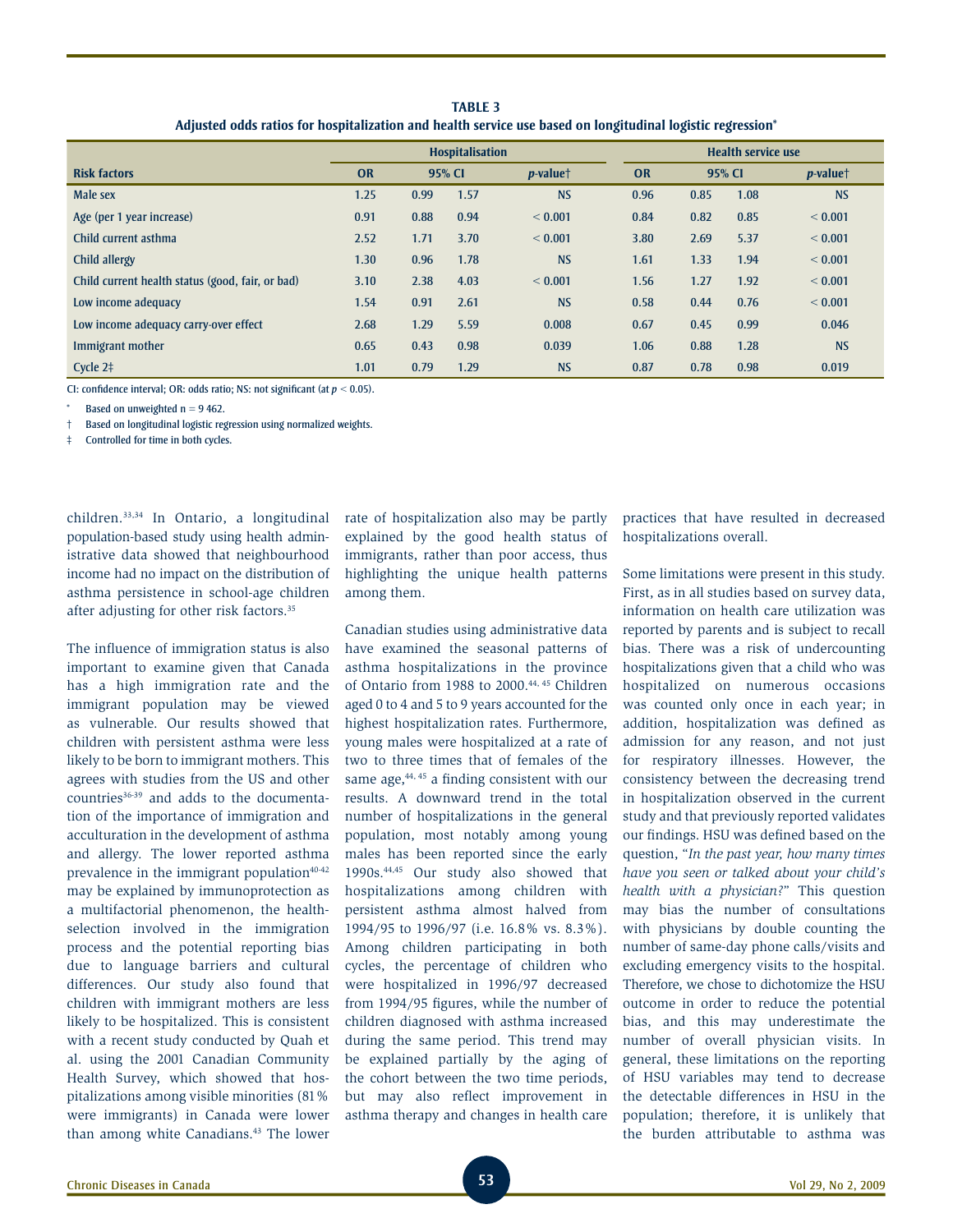overestimated. Another limitation of this study was the lack of information regarding the severity of asthma. Some evidence exists that the most severe asthmatics have the highest morbidity and the most HSU; therefore, it is possible that the most severe asthmatics account for most of the increased HSU.46-49

# **Conclusions**

This longitudinal population-based study confirms that asthma is significantly associated with higher hospitalization and HSU in the pediatric population, while children in low-income families are susceptible to higher hospitalization and lower HSU. Programs seeking to decrease the economic burden of pediatric hospitalizations need to focus on asthma and low-income populations.

## **Acknowledgements**

Funding for this project was made available through the Research Institute of The Hospital for Sick Children in Toronto, Ontario, Canada. Dr. Teresa To is supported by the University of Toronto, Life Sciences Committee, Dales Award in Medical Research for 2007.

## **Disclaimer**

This analysis was based on the Statistics Canada master file, *National Longitudinal Survey of Children and Youth*, which contains anonymised data collected in the 1994/95 and 1996/97 Special Survey. All computations were prepared by the Child Health Evaluative Sciences program at The Hospital for Sick Children's Research Institute, and the responsibility for the use and interpretation of these data is entirely that of the authors. The opinions expressed do not represent the views of Statistics Canada.

## **References**

1. Casanova C, Starfield BJ. Hospitalizations of children and access to primary care: A cross-sectional comparison. Int J Health Serv. 1995;25:283-94.

- 2. Gadomski A, Jenkins P, Nichols M. Impact of a medicaid primary care provider and preventive care on pediatric hospitalization. Pediatrics. 1998;101(3):1-10.
- 3. Flores G, Abreu M, Chaisson CE, Sun D. Keeping children out of hospitals: parents' and physicians' perspectives on how pediatric hospitalizations for ambulatory sensitive conditions can be avoided. Pediatrics. 2003;112:1021-30.
- 4. Flores G, Abreu M, Tomany-Korman S, Meure J. Keeping children with asthma out of hospitals: parents' and physicians' perspectives on how pediatric asthma hospitalizations can be prevented. Pediatrics. 2005;116:957-65.
- 5. Brownson RC, Remington PL, Davis JR. Chronic disease epidemiology and control. 2nd ed. Washington (D.C.): American Public Health Association; 1998.
- 6. Health Canada. Economic burden of illness in Canada. Ottawa: Health Canada; 1998. Report No.: ISBN 0-662-33144-3.
- To T, Ungar W. Outpatient health services use by children in Ontario. Toronto: Institute of Clinical Evaluative Studies; 2001. Report No.: ISBN 0-9686318-6-X."
- 8. Ungar WJ, Coyte PC, Pharmacy Medication Monitory Program Advisory Board. Prospective study of the patient-level cost of asthma care in children. Pediatr Pulmonol. 2001;32:101-8.
- 9. Health Canada. Respiratory disease in Canada. Ottawa: Health Canada; 2001 Sep. Report No.: ISBN 0-662-30968-5.
- 10. To T, Dell S, Dick P, et al. Burden of childhood asthma [Internet]. Toronto: Institute for Clinical Evaluative Sciences; 2004 May. Available from: http://www.ices.on.ca/file/ ACF77.pdf. Accessed: March 17, 2008.
- 11. Human Resources Development Canada, Statistics Canada. National longitudinal survey of children and youth. User's handbook and microdata guide. Cycle 1, release 2. Ottawa: Minister of Industry; 1997.
- 12. Human Resources Development Canada, Statistics Canada. National longitudinal survey of children and youth. User guide. Cycle 2, release 3. Ottawa: Minister of Industry; 1999.
- 13. To T, Vydykhan T, Dell S. Is obesity associated with asthma in young children? J Pediatr. 2004;144:162-8.
- 14. Diggle PJ, Liang KY, Zeger SL. Analysis of longitudinal data. Oxford: Claredon Press; 1994. Chapter 8, Marginal models; p. 146-68.
- 15. Carey V, Zeger SL, Diggle P. Modelling multivariate binary data with alternating logistic regressions. Biometrika. 1993; 80(3):517-26.
- 16. Lipsitz SR, Fitzmaurice GM, Orav EJ, Laird NM. Performance of generalized estimating equations in practical situations. Biometrics. 1994;50:270-8.
- 17. Stokes ME, Davis CS, Koch GG. Categorical Data Analysis: using the SAS system. First ed. SAS Publishing; 1995. Advanced topic: The generalized estimating equation (GEE) method. p. 413-23.
- 18. Statistics Canada. Low income cut-offs. Ottawa: Statistics Canada; 1996.
- 19. Hosmer DW, Lemeshow S. Applied logistic regression. New York: John Wiley and Sons, Inc.; 1989.
- 20. To T, Cadarette SM, Liu Y. Biological, social, and environmental correlates of preschool development. Child Care Health Dev. 2001; 27(2):187-200.
- 21. SAS Institute Inc. SAS/STAT user's guide, version 8. STATS Publishing Inc.; 1999: 1375-428.
- 22. Chen Y, Dales R, Krewski D. Asthma and the risk of hospitalization in Canada: the role of socioeconomic and demographic factors. Chest. 2001;119(3):708-13.
- 23. Brownell M, Martens P, Kozyrskyj A, et al. Assessing the health of children in Manitoba: a population-based study. Winnipeg, Manitoba: Manitoba Centre for Health Policy; 2001.